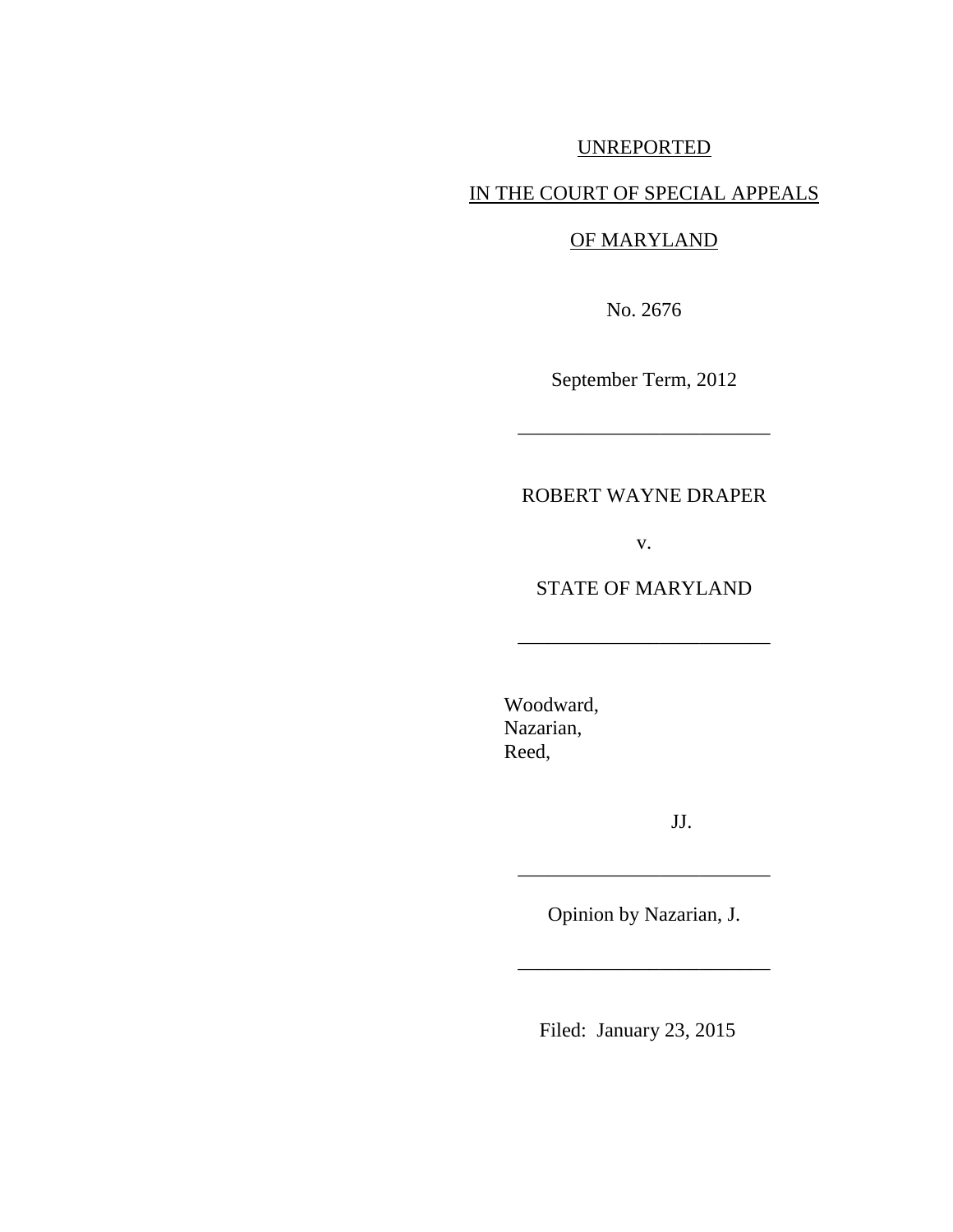Robert Wayne Draper was required to report to the Caroline County Detention Center ("Detention Center") on July 11, 2011 to begin a term of incarceration. It is undisputed that he failed to report, and as a result, he was charged with second-degree escape. On February 12, 2013, after a trial in the Circuit Court for Caroline County, Mr. Draper was convicted of second-degree escape. On appeal, Mr. Draper argues that there was insufficient evidence to support his conviction and that the circuit court erroneously allowed inadmissible hearsay testimony to be presented during his trial. We find that Mr. Draper has failed to preserve these issues for appellate review and affirm his conviction.

#### **I. BACKGROUND**

On June 27, 2011, in the case captioned 05-K-10-008489, Mr. Draper was convicted in the Circuit Court for Caroline County of eluding or escaping a police officer in violation of Md. Code (1977, 2012 Repl. Vol.), § 21-904(c)(3) of the Transportation Article ("TA"). Pursuant to a court order issued the same day, Mr. Draper was required to report to the Detention Center by 6:00 p.m. on July 11, 2011 to begin his term of incarceration. Mr. Draper concedes that he failed to report to the Detention Center as required, and he was charged with escape in the second degree as a result.

On February 12, 2013, the escape case was tried to a jury. Sergeant Richard Moorer, the State's first witness, testified that he was acting as the shift supervisor for the Detention Center on July 11, 2011 and was responsible for the prisoners who turned themselves in to begin serving their sentences. Sergeant Moorer testified that Mr. Draper failed to turn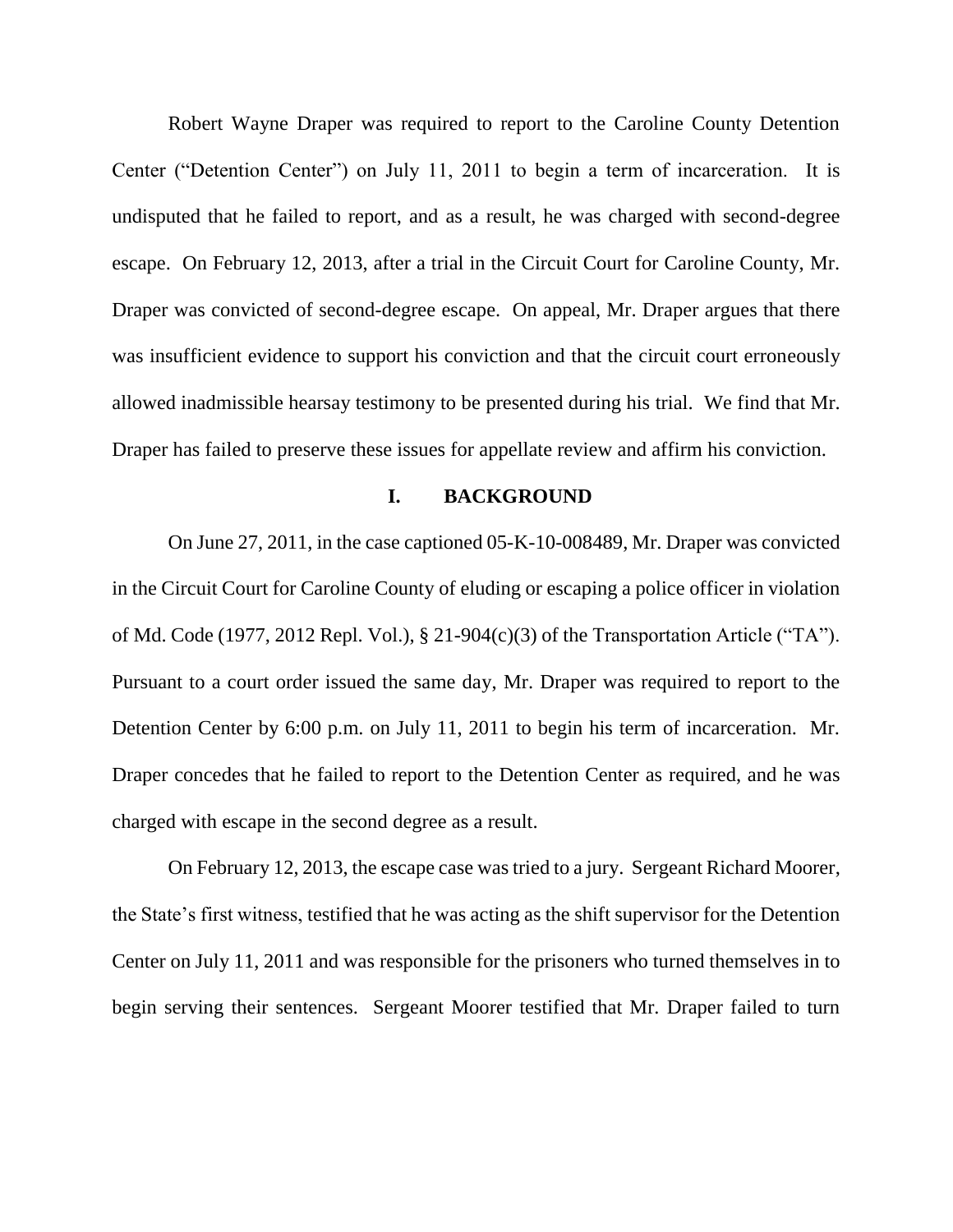himself in to the Detention Center by July 11, 2011 and did not notify the Detention Center that he would be unable to turn himself in by this date.

The State then called Sergeant Steve Wallace, an investigator for the Detention Center, who testified that Mr. Draper was not turned over to the Detention Center until August 1, 2012, more than a year late. Sergeant Wallace recounted that Mr. Draper indicated when he arrived at the Detention Center that he failed to report because he was incarcerated in a facility in Pennsylvania. Sergeant Wallace also testified that Mr. Draper failed to corroborate this claim. The State then rested its case and Mr. Draper did not move for judgment of acquittal.

Mr. Draper then indicated to the circuit court that he possessed paperwork demonstrating that he was incarcerated in a facility in another state at the time he was due to report. The court afforded the State an opportunity to inspect Mr. Draper's paperwork. After inspecting Mr. Draper's paperwork, the State advised the court that in its view, the paperwork did not prove that Mr. Draper was incarcerated in another state on July 11, 2011. The court then asked the State whether it had attempted to confirm Mr. Draper's story that he was incarcerated in another state on July 11, 2011. The State responded that it had attempted to confirm Mr. Draper's story but was unable to do so.

The court, appropriately, expressed concern that Mr. Draper could be convicted of escape in the second degree "when in fact it would be easily provable that he was incarcerated somewhere on" July, 11, 2011. So the court interrupted the trial and directed Sergeant Wallace to attempt to confirm whether Mr. Draper was incarcerated in Delaware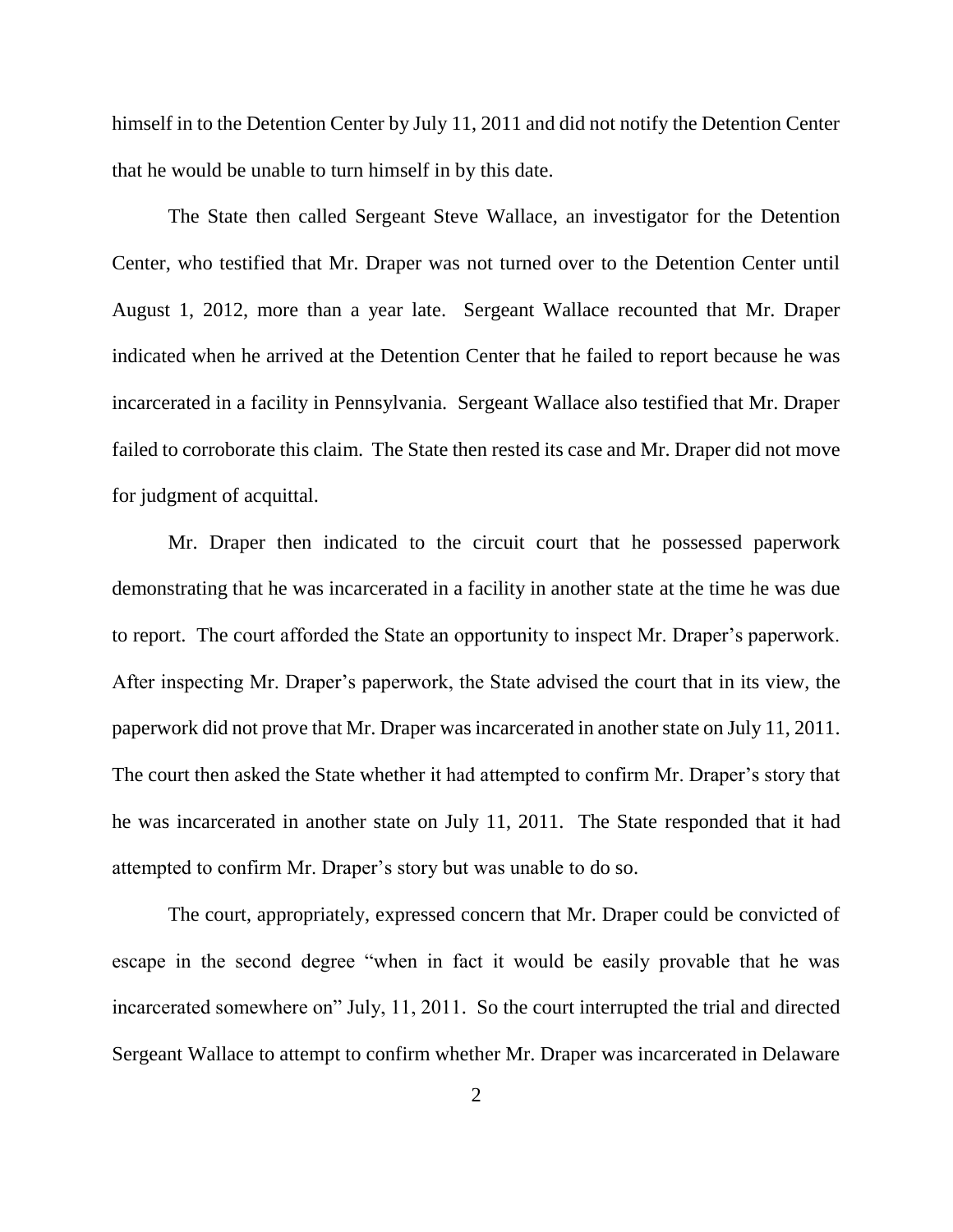on July 11, 2011 and then testify to what he found. Sergeant Wallace completed his investigation and trial was allowed to resume. Before the trial was allowed to continue, the court noted that Sergeant Wallace would be allowed to testify about the conversations he had during his investigation and that Mr. Draper would be permitted to object if he wished.

Mr. Draper was then allowed to present his case. He first called his mother, Mary Devou, who testified that Mr. Draper was incarcerated in Delaware on June 10, 2011,<sup>1</sup> then was transported on August 12, 2011 to Pennsylvania, where he spent another eight months incarcerated. Ms. Devou conceded, however, that she did not personally observe Mr. Draper being locked up and that her testimony was based solely on a phone call she received from Mr. Draper. Mr. Draper next called his fiancée, Margaret Looney, who testified that Mr. Draper was arrested in Delaware on June 30, 2011 and was incarcerated in Pennsylvania from August 21, 2011 to March 9, 2012**.** Ms. Looney did not testify about whether Mr. Draper was incarcerated from June 30, 2011 to August 21, 2011, nor did she testify about where Mr. Draper was on July 11, 2011, the date Mr. Draper was required to report to the Detention Center. Ms. Looney also conceded that she was not present when Mr. Draper was allegedly arrested and that her testimony was based on phone calls she

 $<sup>1</sup>$  As Mr. Draper was sentenced in Maryland on June 27, 2011, it is unclear how Mr. Draper</sup> could have been incarcerated in Delaware from June 10, 2011 to August 12, 2011. We will give Ms. Devou the benefit of the doubt and assume that she intended to testify that Mr. Draper was incarcerated in Delaware from July 10, 2011 to August 12, 2011.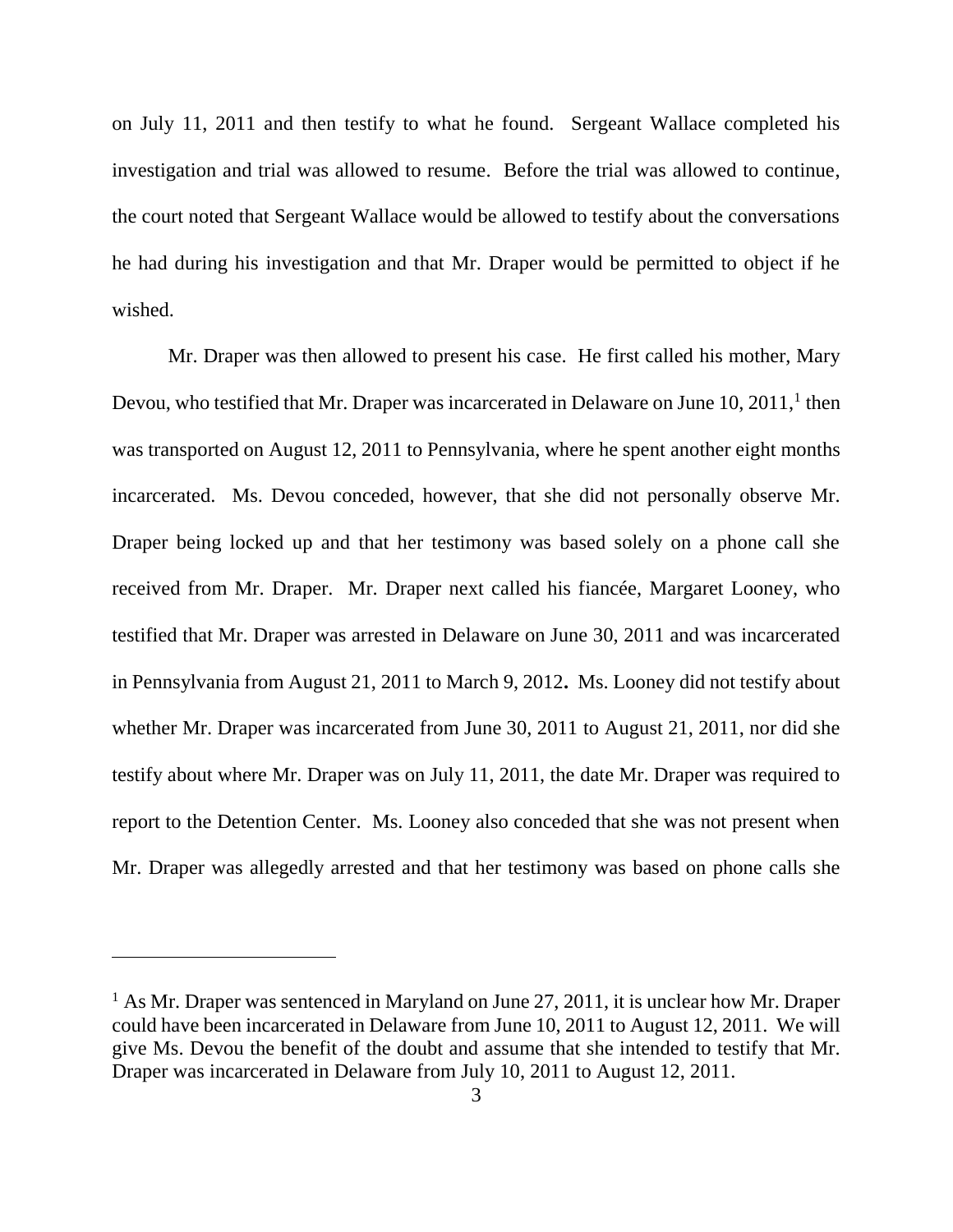received from Mr. Draper and his family. Mr. Draper then took the stand and testified that he was incarcerated on June 30, 2011 for an unspecified period of time.

The State called Sergeant Wallace on rebuttal. Sergeant Wallace testified that he contacted a person with the Delaware Department of Corrections and was informed that Mr. Draper was not incarcerated in Delaware on July 11, 2011. Mr. Draper did not object to this testimony. The jury found Mr. Draper guilty of escape in the second degree.

### **II. DISCUSSION**

On appeal, Mr. Draper argues that there was insufficient evidence to sustain his conviction of escape in the second degree and that the circuit court erred in allowing Sergeant Wallace to testify about conversations with Delaware officials about whether Mr. Draper was incarcerated in Delaware on July 11, 2011.<sup>2</sup> We don't reach the merits of either argument, however, because neither is preserved for appellate review.

*First*, Mr. Draper failed to move for a judgment of acquittal at the close of the State's case or at the close of all the evidence. In *Claybourne v. State*, 209 Md. App. 706 (2013), *cert. denied* 432 Md. 212 (2013), we reiterated that a defendant may not raise a sufficiency challenge on appeal if he did not first move for judgment of acquittal at the conclusion of the State's case or at the conclusion of his case:

- 1. Was the evidence sufficient to sustain the conviction?
- 2. Did the trial court err in admitting improper hearsay testimony?

<sup>&</sup>lt;sup>2</sup> Mr. Draper's brief lists the following Questions Presented: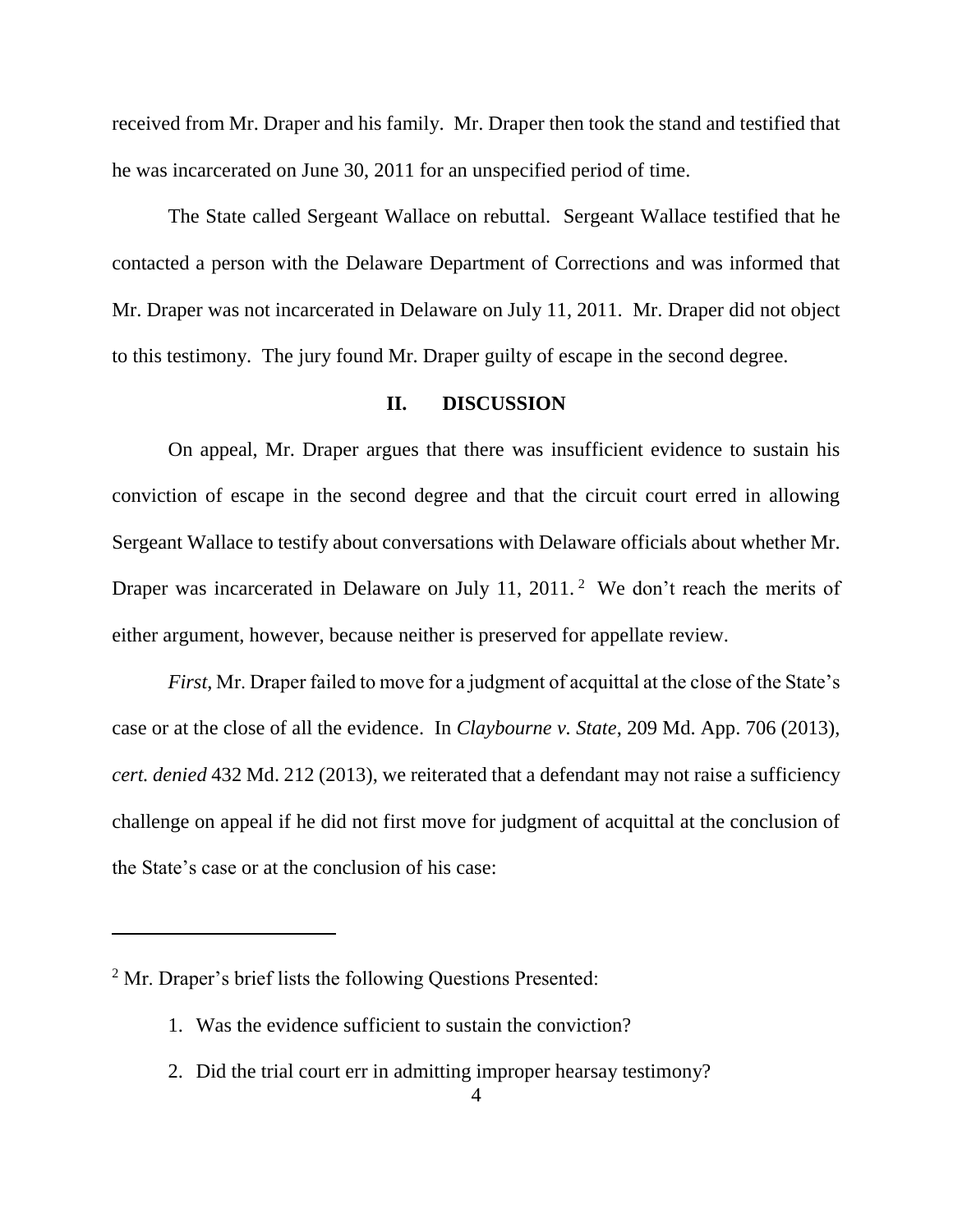It is a well-established principle that our review of claims regarding the sufficiency of evidence is limited to the reasons which are stated with particularity in an appellant's motion for judgment of acquittal. Thus, "[a] defendant may not argue in the trial court that the evidence was insufficient for one reason, then urge a different reason for the insufficiency on appeal[.]" To be sure, "no Maryland case has utilized the plain error doctrine to reverse a trial judge's denial of a motion for judgment of acquittal when the ground raised on appeal was never advanced before the trial court at the time the motion for judgment of acquittal was being considered." We, therefore, decline to entertain appellant's sufficiency challenge and accordingly affirm the judgment of the Circuit Court for Baltimore City.

*Id.* (citations omitted). Mr. Draper did not seek a judgment of acquittal at either juncture, so his sufficiency argument is not preserved. *See* Md. Rule 4-324(a) (requiring a defendant to move for judgment of acquittal at the close of the State's case or at the close of all the evidence and "state with particularity all reasons why the motion should be granted"); Md. Rule 8-131(a) ("Ordinarily, the appellate court will not decide any other issue unless it plainly appears in the record to have been raised in or decided by the trial court.").<sup>3</sup>

<sup>&</sup>lt;sup>3</sup> Even had Mr. Draper's sufficiency challenge been adequately preserved for our review, we are comfortable that his conviction was supported by sufficient evidence. During the presentation of its case, the State elicited testimony indicating that Mr. Draper: (1) was required, pursuant to a court order, to report to the Detention Center by 6 p.m. on July 11, 2011; (2) was aware of this court order; and (3) failed to report to the Detention Center at the appointed time. This was all the State was required to prove for a jury to convict Mr. Draper of escape in the second degree. *See Handy v. State*, 175 Md. App. 538, 561 (2007) (holding that in reviewing a sufficiency challenge, an appellate court need only determine "whether, after viewing the evidence in the light most favorable to the prosecution, any rational trier of fact could have found the essential elements of the crime beyond a reasonable doubt") (citations omitted); *see also* Md. Code (2002, 2012 Repl. Vol.), § 9-405(a)(2) of the Criminal Law Article ("CL") ("A person may not knowingly fail to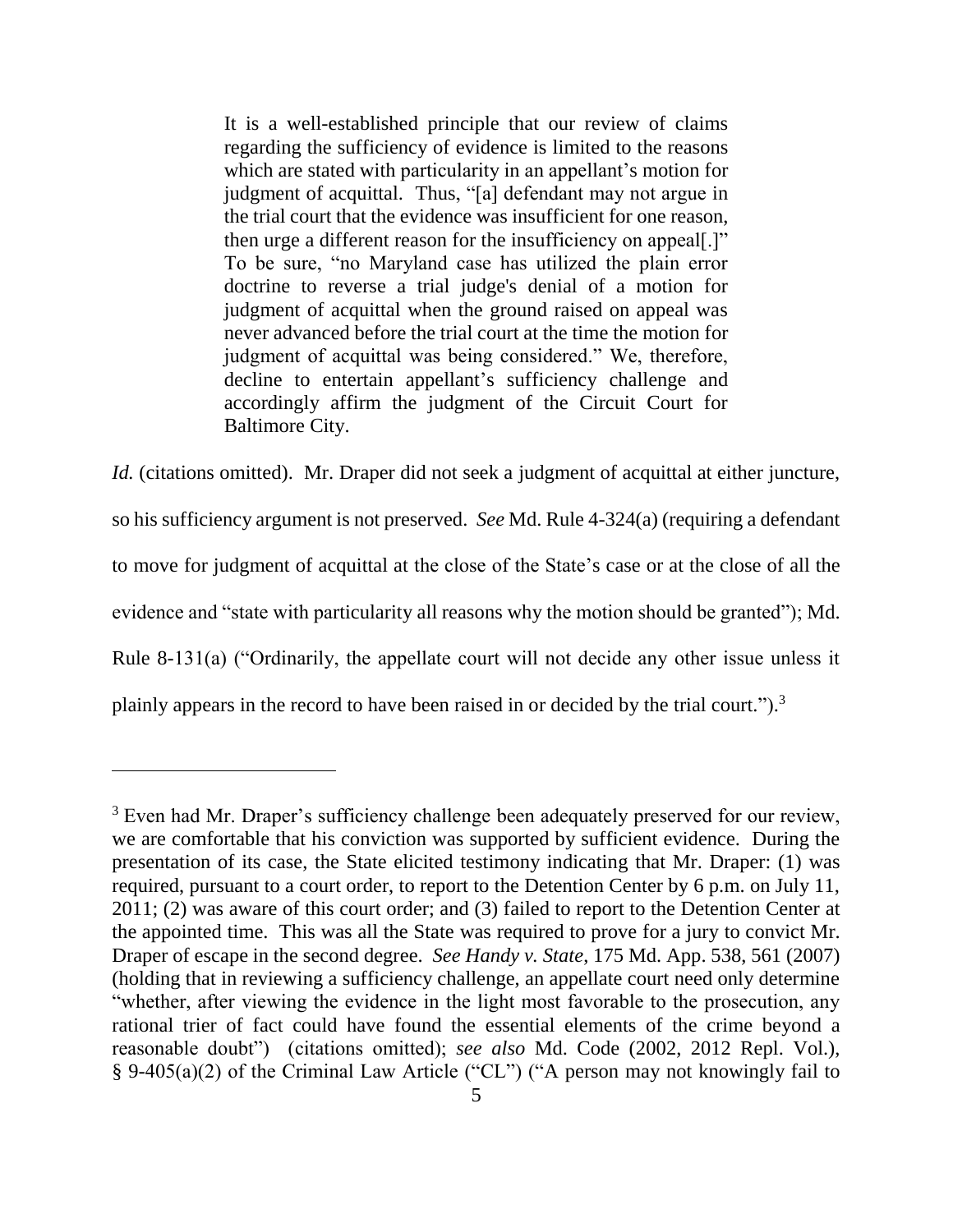*Second*, as he concedes in his brief, Mr. Draper never challenged Sergeant Wallace's testimony as hearsay at trial. He urges us to exercise our discretion to apply the plain error doctrine to consider his challenge, but we find this an inappropriate case for such an extraordinary remedy.

Plain error review is rare and reserved for the most extreme cases. In *Danna v. State*, 91 Md. App. 443 (1992), a case on which Mr. Draper relies, we explained that "'overlooking an appellant's procedural failure is an "extraordinary step," and that we will choose to do so only in exceptional cases.'" *Id*. at 450 (quoting *Austin v. State*, 90 Md. App. 254, 261 (1992)). And although we identified some of the considerations that normally bear on this question—"(1) the egregiousness of the error; (2) its impact upon the defendant; and (3) the degree of lawyerly diligence or dereliction involved"—we noted as well that "'the touchstone remains, as it always has been, ultimate and unfettered discretion.'" *Id*. (quoting *Austin*, 90 Md. App. at 268); *see also Chaney v. State*, 397 Md. 460, 468 (2007) (appellate courts' discretion under Maryland Rule 8-131(a) "is a discretion that appellate courts should rarely exercise, as considerations of both fairness and judicial efficiency ordinarily require that all challenges that a party desires to make to a trial court's

obey a court order to report to a place of confinement."). Although Mr. Draper contends that the State's case against him was undermined by testimony indicating that he was incarcerated in Delaware on July 11, 2011, it is not "the function of the appellate court to determine the credibility of witnesses or the weight of the evidence," *Handy*, 175 Md. App. at 562, and the mere presence of contradictory evidence doesn't render the State's evidence insufficient.